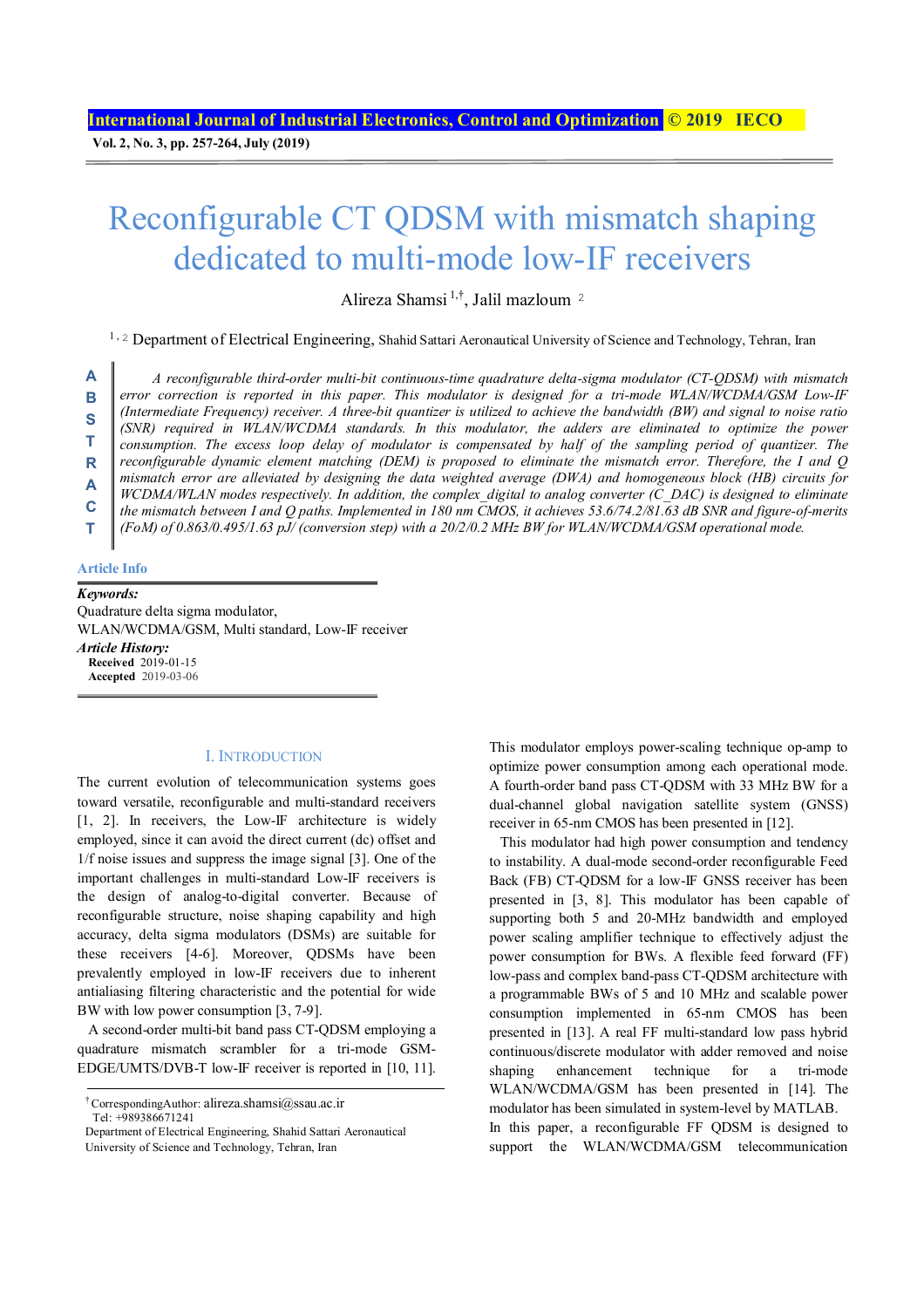## **International Journal of Industrial Electronics, Control and Optimization © 2019 IECO**

standards. Because the adder before quantizer has high power consumption and reduces the gain and bandwidth of the loop filter [15], it is eliminated in our design based on the systematic method mentioned in [16]. Multi-bit quantizer is employed in WCDMA/WLAN modes to satisfy the SNR requirements. Therefore, to eliminate the multi-bit DAC mismatch errors, the DWA algorithm has been used in the WCDMA standard and is designed for the fast homogeneous method for the WLAN standard. The mismatch between I and Q paths would also lead to SNDR degradation [17] and emerge the image signal [10, 11]. Also, to eliminate the mismatch error between I and Q paths, the complex DACs are designed.

Proposed Multi-standard QDSM and its System architecture are described in sections 2 and 3. The structural of mismatch error rejection details is outlined in section 4. The Implementation of complex resonator is introduced in section 5. The modulator Circuit implementation is described in section 6. Section 7, presents the results and compares them with previously published works. Finally, section 8 concludes the work.

#### II. PROPOSED MULTI-STANDARD QDSM

The prime subject in design of QDSM is selecting the architecture and parameters in order to satisfy the requirement in BW applications. The modulator BW and central frequency are determined by the loop filter coefficients and the SNR is calculated by equation (1) [3].

$$
SQNR = \frac{3(2L+1)}{2\pi^{2L}}OSR^{2L+1}(2^N-1)^2
$$
 (1)

In eq.  $(1)$ , N is the number of the quantizer bits, L is the modulator order, and OSR is the oversampling ratio. Increasing the L reduces the modulator's stability and the OSR incrementing increases the modulator frequency and the power consumption. Moreover, increasing N limits the linearity of multi-bit modulator by its multi-bit DACs and linearization techniques is required to correct the mismatch errors [18].

In this paper, a multi-standard QDSM based on the presented method in the reference [16] is designed to WLAN/WCDMA/GSM standards. In this method, the adder is removed to reduce the power consumption and avoid adverse effects on the modulator loop filter. Based on these standards' characteristics, the center frequencies 0/1/10 MHz are chosen respectively, with the aim of SNR optimization.

 A mono bit quantizer is employed in GSM mode and threebit quantizer is employed to WCDMA/WLAN modes to satisfy the SNR requirement. A programmable DEM block is designed and implemented to decrease the mismatch noise and remove DAC nonlinearity error.

#### III. SYSTEM ARCHITECTURE

The FF topology is considered for design of this modulator.

The modulator filter's transfer function is shown in equation (2) [16].

$$
H(s) = \frac{k_1 A_3}{(s - \omega_1 i)} + \frac{k_1 A_2 k_3}{s(s - \omega_1 i)} + \frac{A_1 k_1 k_2 k_3}{s(s - \omega_1 i)(s - \omega_2 i)}
$$
(2)

In this equation ω1≡kc1 and ω2≡kc2 are the filter transfer function's poles, or noise transfer function's zeroes of the modulator. Proper placement of these zeroes in BW will increase the modulator SNR. In the proposed modulator the real coefficients are fixed and complex coefficients are variable in three operation modes to provide the BW and central frequency in each standard. As shown in Fig. 1 the FF topology chooses for implementing of proposed modulator.



Fig. 1. Topology of the proposed multi-standard modulator

In this modulator, the adders are eliminated to reduce the power consumption and the feedforward paths applied to the last integrator [16]. The modulator's adders are removed and compensated the excess loop delay by half of the sampling period of quantizer [12]. In the modulator structure, in addition to main DAC1, two other DACs (DAC2, DAC3) are added to modulator due to compensate the delay loop and eliminated adders [16]. The modulator's real coefficients are shown in Table I. These coefficients are fixed in all modes. The complex coefficients are changed in different operating modes, as shown in the Table II.

| TABLE I                          |                |        |                 |  |  |  |
|----------------------------------|----------------|--------|-----------------|--|--|--|
| Real coefficient of modulator    |                |        |                 |  |  |  |
| A1                               | D1<br>D2<br>A3 |        |                 |  |  |  |
| 0.4576                           | 2.0537         | 0.3297 | 1.724           |  |  |  |
|                                  |                |        |                 |  |  |  |
| TABLE II                         |                |        |                 |  |  |  |
| Complex coefficient of modulator |                |        |                 |  |  |  |
| standard                         | A <sub>2</sub> | kc1    | kc2             |  |  |  |
| WLAN                             | 1.3958+j0.9447 |        | 0.181<br>0.4060 |  |  |  |
| WCDMA                            | 1.3958+j0.1786 | 0.183  | 0.087           |  |  |  |
| 1.3958<br>GSM                    |                |        |                 |  |  |  |

As shown in Table II, in the GSM mode, the complex coefficients are zero and the modulator works in the real structure by one bit quantizer. The output spectrum of the modulator's system level at this mode is shown in Fig. 2. As shown in this figure, output power spectral density (PSD) and SNR are the same in both I and O paths.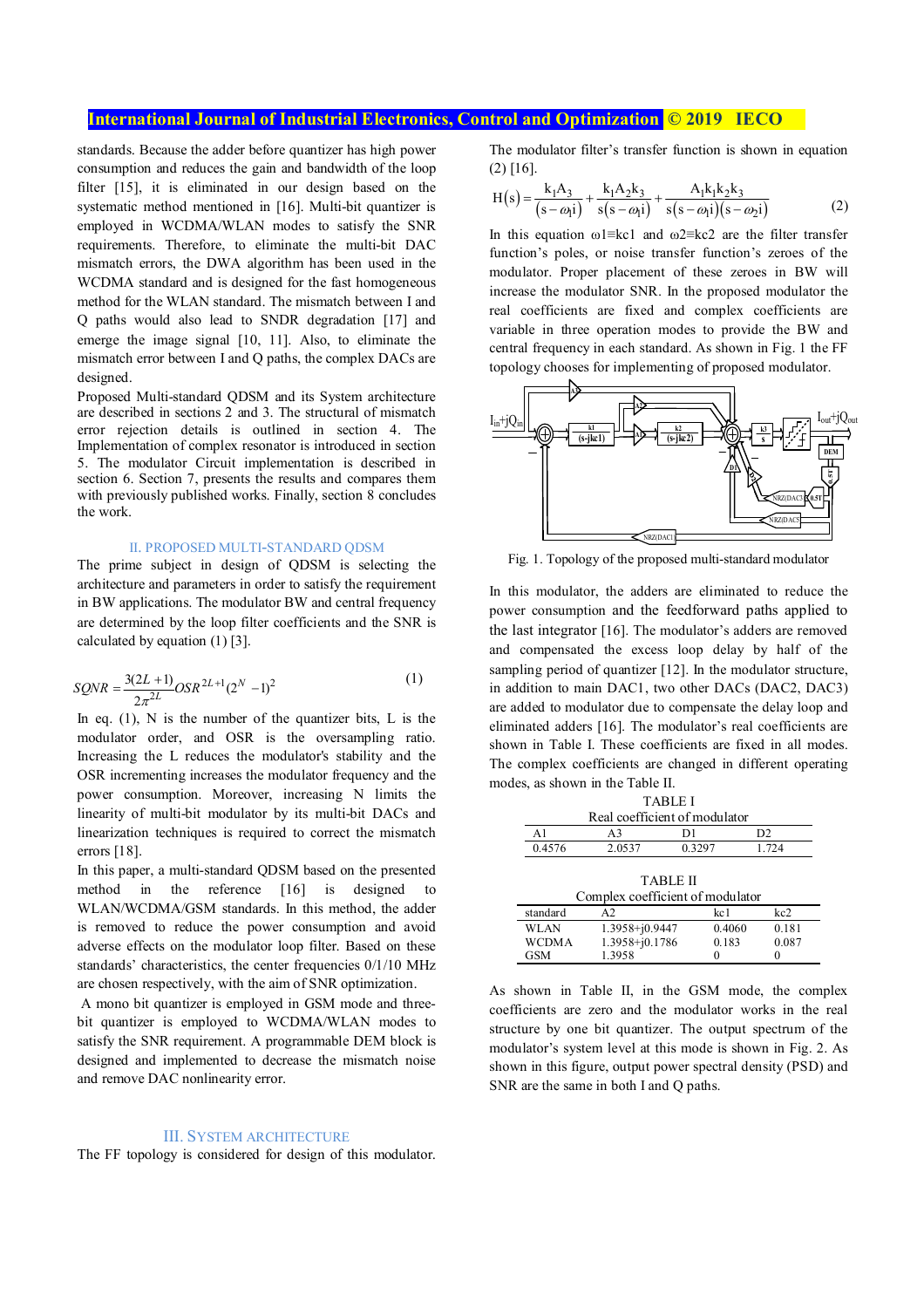# **International Journal of Industrial Electronics, Control and Optimization @ 2019 IECO**



Fig. 2. System level Output PSD of modulator at I (a) and Q (b) paths in GSM mode

The modulator operates in quadrature in WCDMA and WLAN operational modes. System level output PSD of these simulation modes at the ideal status and 1 % mismatch error are shown in Figs. 3-4 respectively. As shown in figures, the mismatch reduces the SNR 15.36 and 2.06 dB in WCDMA and WLAN modes, respectively. The mismatch's effect is low in WLAN and it is corrected with a simple and fast DEM circuit.



Fig. 3. System level PSD in the WCDMA mode at ideal and 1 % error



### IV. DEM DESIGN

In this paper, The DWA algorithm and complex DAC are employed to eliminate the mismatch errors in WCDMA mode. Moreover, the fast DEM method (HB) is proposed for WLAN mode, due to low effect of DAC mismatch errors and high speed of the modulator. In this mode, the DWA section is off and the HB and the complex DAC are on.

## *A. DWA structure*

DWA algorithm has a pointer that indicates the start of DAC bits. An adder and a register are implemented to indicate the location of this pointer. In addition, XORs, binary to thermometer converters and MUXs are implemented to select the desired cells [19-21].

The block diagram of the data weighted average (DWA) is presented in Fig. 5. This algorithm utilized to eliminate the effect of their mismatch error, trying to make similar the probability of selecting each DAC cell at a given time interval.



Fig. 5. Block structure of DWA\_DEM algorithm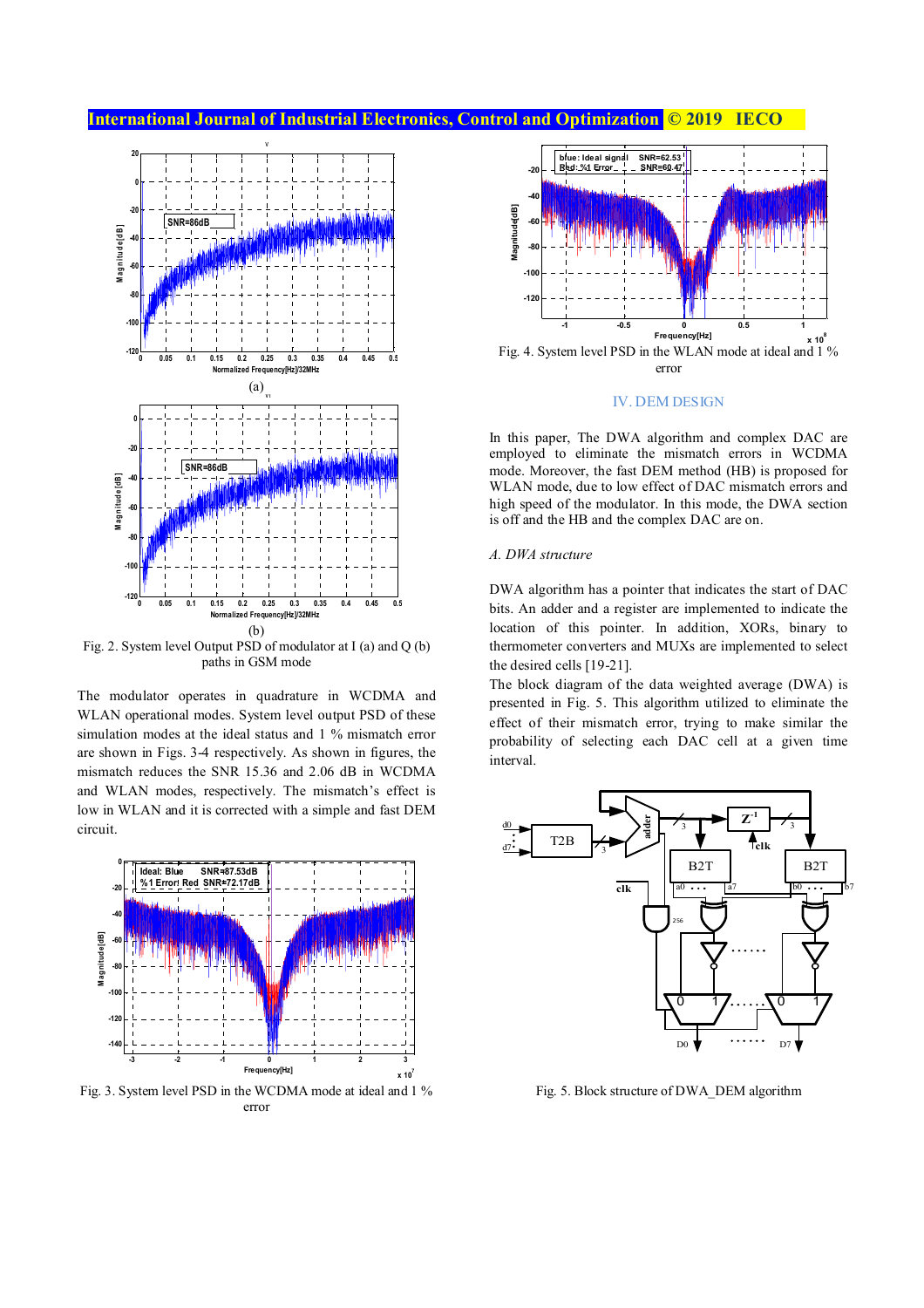## **International Journal of Industrial Electronics, Control and Optimization © 2019 IECO**

## *B. Proposed DEM method for WLAN mode*

The distribution of ones and zeroes in the thermometric quantizer's outputs is shown in Fig. 6. This figure shows that the probability of lower bits to being one is more than the higher bits. Therefore, it's required to have a DEM block to homogenize the bit stream.



Fig. 6. One and zero distribution in at quantizer's outputs

The DWA algorithm is not suitable for WLAN mode, due to the speed limit. In this paper, a high speed and simple structure (HB) shown in Fig. 7 is proposed for this mode. In this method, each top and down pair bits of quantizer outputs apply to the one swapper[22] and replaced in decussate periods. As shown in Fig. 8, the output stream bits are become homogenized.



Fig. 7. Structure of homogeneous block (HB)

|                                    | UNA AAN DOOD TITTOONNA AAN DOOD TOTOONN DADAM           |                              |
|------------------------------------|---------------------------------------------------------|------------------------------|
|                                    | LAKAAOOOOOTTTTOOOOOAAAAOOOTTTTTOOOOOAJJJOOO             |                              |
|                                    | UUJJUUTTTTTUULJJJJUTTTTTUU                              |                              |
| <b>La manager de la componenta</b> |                                                         | Thomas Jan Thomas Thomas Jan |
|                                    |                                                         |                              |
|                                    | <u> հաստատված հայտարարության կանգության կատարանը կա</u> |                              |
|                                    |                                                         |                              |
|                                    | LOJJJOODOOTTTOOOOOJJ.L.JJOODOTTTTOOOOOLJOOOO            |                              |

Fig. 8. One and zero distribution at homogenization block outputs

## *C. Implementation of C\_DAC*

Modulator's DACs are implemented by current string method to guarantee the high conversion speed [12, 15], and realized in complex mode to alleviate the I/Q mismatch error [3]. The block diagram of three-bit HB and C\_DAC is depicted in Fig. 9.

The C\_DAC consist of 16 cells that shared in two (I/Q) paths. Each cell consists of a swapper and a stream sequence, as shown in Fig. 10. In this structure the swapping sequence is done according to Table III, at the C\_DAC cells.



Fig. 9. HB section and C\_DAC blocks

In this regard, depending on the values of the DI/DQ inputs, one of cell switches is illuminated and determined the path of the sequence. Therefore, all cells be shared in both I and Q paths then the mismatch error between two paths are alleviated. The governing equations for the selection of complex DAC cells are shown in equation (3).  $D_{I,i}[n]$  and  $D_{Q_i}[n]$  (i=0:7) are HB data outputs at n time that apply to C\_DAC cells.



Fig. 10. The current-steering DAC unit with a swapper cell

The C\_DACs bank take the signals from the I-DWA and O-DWA circuits (in WCDMA) or I-HB and Q-HB (in WLAN) circuits and generate the current to apply to the filter path, as shown in Fig. 12.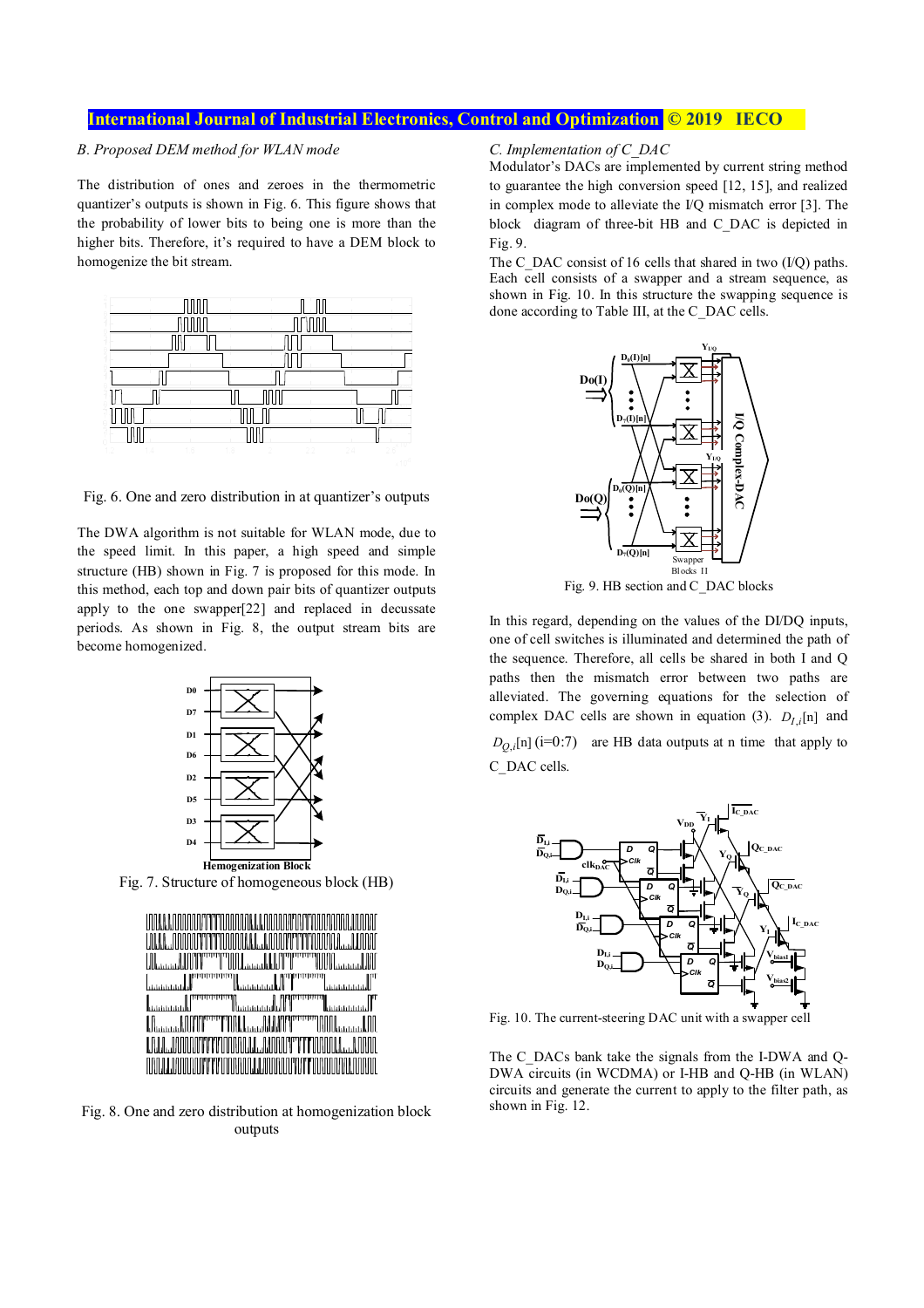# **International Journal of Industrial Electronics, Control and Optimization @ 2019 IECO**

(3)

 $\int [ff(D_{I,i}[n] + jD_{Q,i}[n]) = (0 + j0) \Rightarrow Y_{I,C\_DAC} = D_Q$  and  $Y_{Q,C\_DAC} = D_I$ 

, , ,C\_DAC ,C\_DAC Q ( [n] [n]) (1 j0) *I i Q i I I Q If D jD Y D and Y D* + = + ⇒ = =  $Y_{I/Q, C\_DAC} = D_{I}$  *If*  $(D_{I,i}[n] + jD_{Q,i}[n] = (1 + 10) \Rightarrow Y_{I,C\_DAC} = D_{I}$  and  $Y_{Q,C\_DAC} = D_{Q}$ <br>  $Y_{I/Q, C\_DAC} = D_{I}$  *If*  $(D_{I,i}[n] + jD_{Q,i}[n] = (0 + j1) \Rightarrow Y_{I,C\_DAC} = D_{I}$  *and*  $Y_{Q,C\_DAC} = D_{Q}$ I

 $\int f(D_{I,i}[n] + jD_{Q,i}[n]) = (1 + jI) \Rightarrow Y_{I,C\_DAC} = D_Q$  and  $Y_{Q,C\_DAC} = D_I$ 

| <b>TABLE III</b>                         |  |                                                   |  |  |  |
|------------------------------------------|--|---------------------------------------------------|--|--|--|
| determines the direction of current tail |  |                                                   |  |  |  |
|                                          |  | $D_I$ $D_Q$ $Y_{I,C}$ $D_{AC}$ $Y_{O,C}$ $D_{AC}$ |  |  |  |

| 0 | 0 | $\overline{Y_I}$ | $Y_Q$            |
|---|---|------------------|------------------|
| 0 |   | $\overline{Y_I}$ | $Y_Q$            |
| 1 |   | $Y_I$            | $Y_Q$            |
| 1 | 0 | $Y_I$            | $\overline{Y_Q}$ |

#### V. SIMULATION AND COMPARISON

#### *A. Circuit implementation*

The modulator integrators are implemented with active RC due to simplicity, linearity, parasitic insensitivity as well as the overall power consumption [23]. The modulator's resistors and capacitors are calculated by equation (4) for any standards.

$$
f_s * A = \frac{1}{R * C} \tag{4}
$$

It must replace the amount of resistors and capacitors by vary of the standards. This act is done by switches. In the modulator, the majority of the total power consumption is used in amplifiers. To save the power consumption, two amplifiers by different BW and power consumption are implemented in each integrator and replaced by switches, according to specification of standards. One of the modulator multi-standard complex resonators is shown in Fig.11.



Fig. 11. Multi-standard complex resonator

The circuit implementation of proposed modulator is shown in Fig. 12. The first stage integrators are the most important modulator's integrators and consume a great part of the overall power. Therefore, telescopic op-amp due to low power consumption and large BW is suitable for first and third stages. Folded cascade op-amp is selected for second stage integrators because its input and output common modes can be adjusted independently [24, 25].

Flash analog to digital converter (ADC) is employed in quantizer block due to its speed. A three-bit flash quantizer is consists of eight comparators. Each comparator is consists of pre-amplifier, regenerative Latch, and SR Latch [15].



Fig. 12. Circuit of the proposed modulator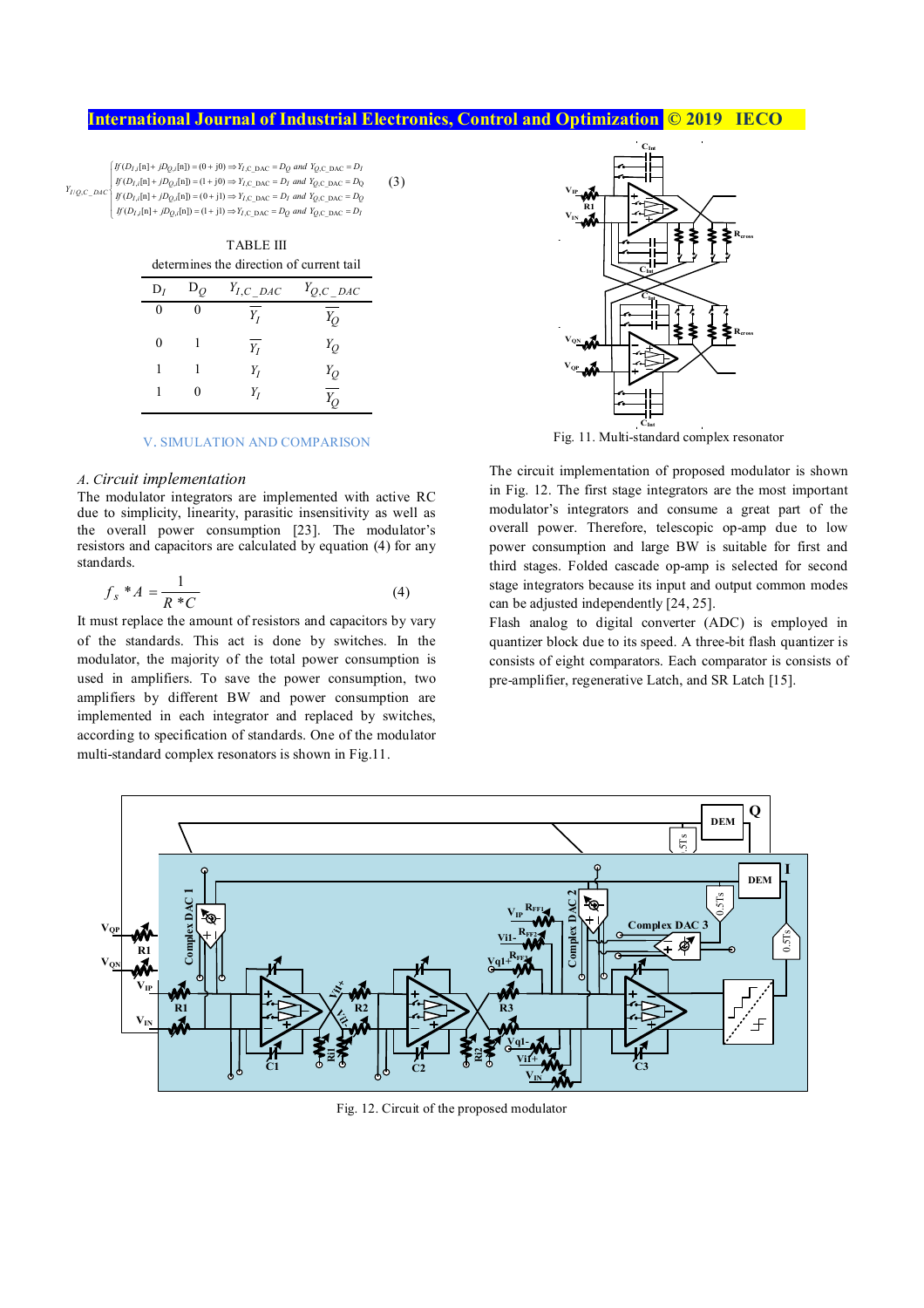# **International Journal of Industrial Electronics, Control and Optimization <b>C** 2019 IECO

## *B. Simulation performance and comparison*

The output spectrum of proposed modulator at transistor level in 180 nm technology in the Spectra-RF software and TSMC library are shown in Figs. 13-15, which have 53.6/74.2/81.63 dB SNR for WLAN/WCDMA/GSM operational modes, respectively.



Fig. 13. Output PSD of the proposed modulator in GSM (BW 0.2 MHz) mode







Fig. 15. Output PSD of the proposed modulator by 2 % error in DWA: on at WCDMA (BW 2 MHz) mode.

Table IV summarizes the simulation performance of the proposed QDSM and compares with some recent State of the art QDSMs. Here, criterion of comparison is FoM that it's defined by Power/(2×BW×2(SNDR−1.76)/6.02), and smaller FoM is better. Simulations represent the performance of the proposed modulator. As shown in Table IV, the proposed modulator has desirable performance in WLAN/WCDMA operational modes with FoM of 0.863/0.495, compared to similar cases presented in previous researches.

To saving the chip area, the op-amps employed in WCDMA mode are used in GSM mode. Due to the high speed of these op-amps, the OSR in the GSM operation mode is chosen to be high, in order to use mono bit quantizer. Thus, in this operational mode, the modulator does not need the DEM block. However, due to the high power consumption of these op-amps, FoM has increased in this mode with FoM of 1.63.

| <b>TABLE IV</b>                    |
|------------------------------------|
| Performance summary and Comparison |

|        |                  |             |            |           |            | I CHOTHIQHCC SUIHING Y ANG COMPANSON |                          |                |             |
|--------|------------------|-------------|------------|-----------|------------|--------------------------------------|--------------------------|----------------|-------------|
| Ref.   | Wireless         | <b>DSM</b>  | <b>OSR</b> | BW        | <b>SNR</b> | Technology                           | Supply                   | Power          | <b>FOM</b>  |
|        | standard         | structure   |            | (MHz)     | (dB)       | $(\mu m)$                            | voltage $(v)$            | (mW)           | $pi/c$ onv) |
| $[12]$ | <b>GNSS</b>      | OFB, FF4/CT | 14         | 33        | 62.1       | 0.18                                 | 1.8                      | 54.4           | 0.79        |
|        |                  |             |            |           |            |                                      |                          |                |             |
| $[11]$ | <b>GSM-EDGE</b>  | OFB2/CT     | 190        | 0.27      | 81         | 0.18                                 | 1.8                      | 4.9            | 0.99        |
|        | <b>UMTS</b>      |             | 24         | 5         | 61.2       |                                      |                          | 8.9            | 0.95        |
|        | DVB-T            |             | 25         | 8         | 60.9       |                                      |                          | 12.1           | 0.84        |
|        |                  |             |            |           |            |                                      |                          |                |             |
| $[26]$ | low-IF receivers | QFF3/CT     | 64         | 0.5       | 68.7       | 0.13                                 | 1.2                      | 2.15           | 0.966       |
|        |                  |             | 32         | 1         | 60.6       |                                      |                          | 2.13           | 1.21        |
|        |                  |             | 24         | 1.5       | 50.2       |                                      |                          | $\overline{c}$ | 2.6         |
|        |                  |             |            |           |            |                                      |                          |                |             |
| $[27]$ | <b>WLAN</b>      | OFB2/CT     | 16         | $16 - 20$ | 54.5       | 0.25                                 | 2.5                      | 32             | 2.07        |
|        |                  |             |            |           |            |                                      |                          |                |             |
| $[28]$ | GSM              | RHybrid     | 160        | 0.2       | 91         | System                               | $\overline{\phantom{0}}$ |                | $- -$       |
|        | <b>WCDMA</b>     | CT/DT       | 16         | 2         | 86         | level                                |                          |                |             |
|        | <b>WLAN</b>      |             | 10         | 20        | 73         |                                      |                          |                |             |
|        |                  |             |            |           |            |                                      |                          |                |             |
| $[29]$ | Zero/            | LP/QBP CT   | 32         | 2.5       | 84.8       | 0.065                                | 1.2                      | 1.9            | 27          |
|        | low-IF receivers |             | 32         | 5         | 85.8       |                                      |                          | 2.6            | 16.3        |
|        |                  |             | 32         | 8         | 84.5       |                                      |                          | 4.2            | 15.5        |
|        |                  |             |            |           |            |                                      |                          |                |             |
| This   | <b>GSM</b>       | OFF3/CT     | 162        | 0.2       | 81.63      | 0.18                                 | 1.8                      | 6.4            | 1.63        |
| work   | <b>WCDMA</b>     |             | 32         | 2         | 74.2       |                                      |                          | 8.3            | 0.495       |
|        | WLAN             |             | 12         | 20        | 53.6       |                                      |                          | 13.5           | 0.863       |
|        |                  |             |            |           |            |                                      |                          |                |             |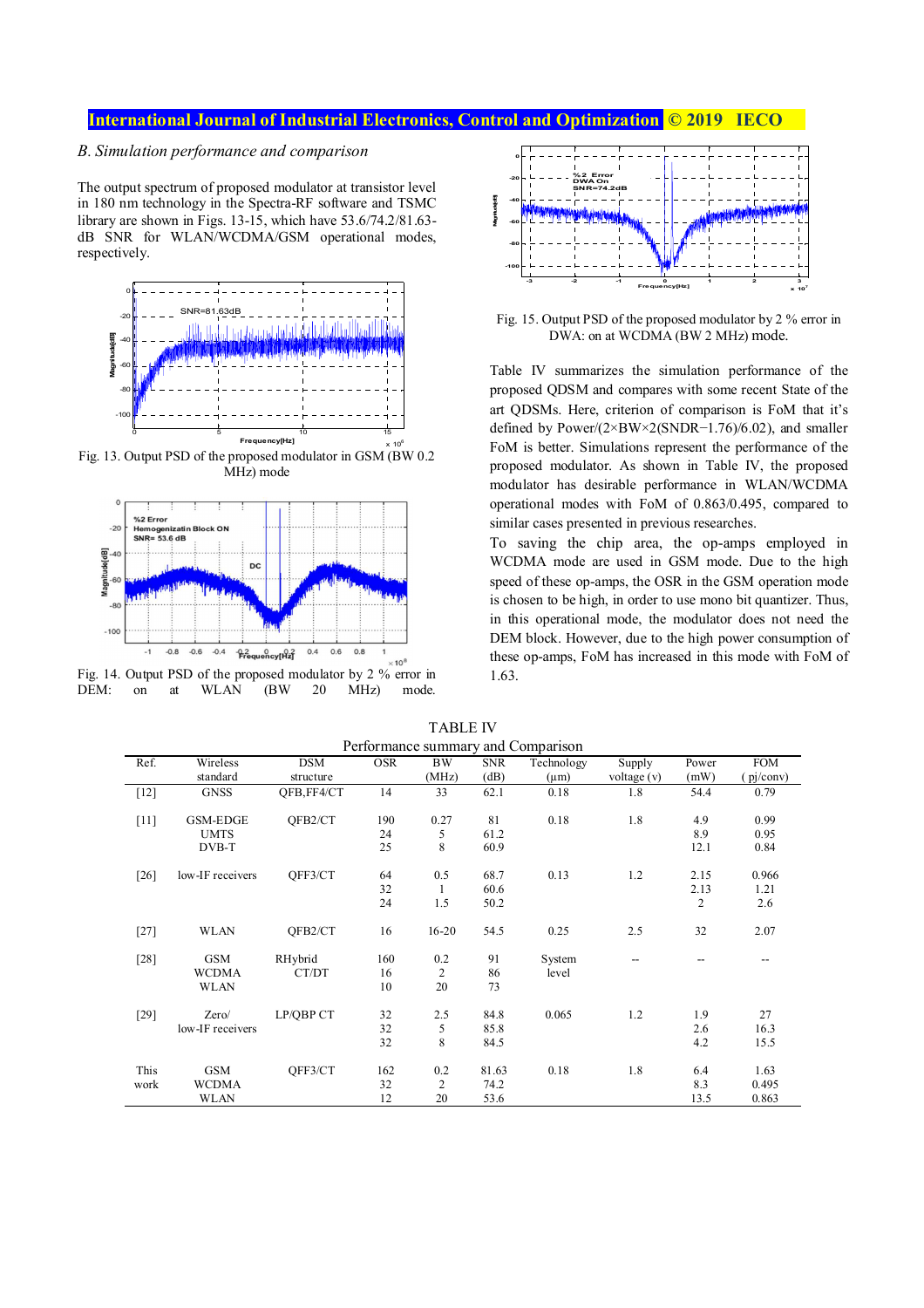#### VI. CONCLUSION

A reconfigurable QDSM for multi-standard LOW-IF receiver is proposed in this paper. Multi-bit quantizer is employed to satisfy the SNR requirements and programmable DEM block (DWA/HB) is designed to mitigate the mismatch effects in WCDMA/WLAN mods. In addition, to remove the mismatch error between I and Q paths, C\_DAC is designed. The output spectrum SNR of this modulator, by applying 2% error, Implemented in 180-nm CMOS, in WLAN/WCDMA modes with a 20/2 MHz BW are 53.6/74.2 dB and in GSM mode with mono bit quantizer and 0.2-MHz BW is 81.63 dB.

#### **REFERENCE**

- [1] S.-C. Hwu and B. Razavi, "An RF Receiver for Intra-Band Carrier Aggregation," *Solid-State Circuits, IEEE Journal of,* vol. 50, pp. 946-961, 2015.
- [2] D. Sharma and R. Paily, "Multi-standard Σ-∆ Modulator for GSM/WCDMA Applications," *IETE Journal of Research,* vol. 58, pp. 292-299, 2012.
- [3] Y. Xu, Z. Zhang, B. Chi, N. Qi, H. Cai, and Z. Wang, "A 5-/20-MHz BW Reconfigurable Quadrature Bandpass CT ADC With AntiPole-Splitting Opamp and Digital/Calibration," *IEEE Transactions on Very Large Scale Integration (VLSI) Systems,* vol. 24, pp. 243-255, 2016.
- [4] S. Pavan, "Excess loop delay compensation in continuoustime delta-sigma modulators," *IEEE Transactions on Circuits and Systems II: Express Briefs,* vol. 55, pp. 1119- 1123, 2008.
- [5] T. Saalfeld, A. Atac, L. Liao, R. Wunderlich, and S. Heinen, "A 2.3 mW quadrature bandpass continuoustime?? modulator with reconfigurable quantizer," in *Ph. D. Research in Microelectronics and Electronics (PRIME), 2016 12th Conference on*, 2016, pp. 1-4.
- [6] R. Moradi, E. Farshidi, and M. Soroosh, "Digital Calibration of Memory Errors in Passive Sigma-Delta Modulator," *IETE Journal of Research,* pp. 1-8, 2018.
- [7] M. Steyaert, P. Coppejans, W. De Cock, P. Leroux, and P. Vancorenland, "A fully-integrated GPS receiver front-end with 40 mW power consumption," in *Solid-State Circuits Conference, 2002. Digest of Technical Papers. ISSCC. 2002 IEEE International*, 2002, pp. 396-397.
- [8] Z. Zhang, Y. Xu, N. Qi, and B. Chi, "A 5/20MHz-BW 4.2/8.1 mW CT QBP Σ∆ modulator with digital I/Q calibration for GNSS receivers," in *Solid-State Circuits Conference (A-SSCC), 2013 IEEE Asian*, 2013, pp. 393- 396.
- [9] H. Fasih, S. Tavakoli, J. Sadeghi, and H. Torabi, "Kalman Filter-Smoothed Random Walk Based Centralized Controller for Multi-Input Multi-Output Processes."
- [10] C.-Y. Ho, W.-S. Chan, Y.-Y. Lin, and T.-H. Lin, "A quadrature bandpass continuous-time delta-sigma

modulator for tri-mode GSM-EDGE/UMTS/DVB-T receivers, with power scaling technique," in *Solid State Circuits Conference (A-SSCC), 2010 IEEE Asian*, 2010, pp. 1-4.

- [11] C.-Y. Ho, W.-S. Chan, Y.-Y. Lin, and T.-H. Lin, "A quadrature bandpass continuous-time delta-sigma modulator for a tri-mode GSM-EDGE/UMTS/DVB-T receiver," *Solid-State Circuits, IEEE Journal of,* vol. 46, pp. 2571-2582, 2011.
- [12] J. Zhang, Y. Xu, Z. Zhang, Y. Sun, Z. Wang, and B. Chi, "A 10-b Fourth-Order Quadrature Bandpass Continuous-Time \$\Sigma\Delta \$ Modulator With 33-MHz Bandwidth for a Dual-Channel GNSS Receiver," *IEEE Transactions on Microwave Theory and Techniques,* vol. 65, pp. 1303-1314, 2017.
- [13] Y. Xu, X. Zhang, Z. Wang, and B. Chi, "A Flexible Continuous-Time \$\Delta\Sigma \$ ADC With Programmable Bandwidth Supporting Low-Pass and Complex Bandpass Architectures," *IEEE Transactions on Very Large Scale Integration (VLSI) Systems,* vol. 25, pp. 872-880, 2017.
- [14] M. Honarparvar and E. N. Aghdam, "Reconfigurable hybrid CT/DT delta-sigma modulator with op-amp sharing technique dedicated to multi mode receivers," *Analog Integrated Circuits and Signal Processing,* vol. 79, pp. 413-426, 2014.
- [15] M. Bolatkale, L. J. Breems, and K. A. Makinwa, *High speed and wide bandwidth delta-sigma ADCs*: Springer, 2014.
- [16] A. Shamsi and E. N. Aghdam, "A Wideband Continuous Time Quadrature Delta Sigma Modulator Based on a Real DSM for Low Power WLAN Receiver," *Journal of Circuits, Systems and Computers,* p. 1850044, 2017.
- [17] F. Henkel, U. Langmann, A. Hanke, S. Heinen, and E. Wagner, "A 1-MHz-bandwidth second-order continuoustime quadrature bandpass sigma-delta modulator for low-IF radio receivers," *IEEE Journal of Solid-State Circuits,*  vol. 37, pp. 1628-1635, 2002.
- [18] Y. Hasanpour, E. N. Aghdam, and V. Sabouhi, "Dynamic element matching using simultaneity tow different techniques for Delta Sigma Modulator," in *Electrical Engineering (ICEE), 2011 19th Iranian Conference on*, 2011, pp. 1-5.
- [19] D.-H. Lee, C.-C. Li, and T.-H. Kuo, "High-speed lowcomplexity implementation for data weighted averaging algorithm [/spl Sigma//spl Delta/modulator applications]," in *ASIC, 2002. Proceedings. 2002 IEEE Asia-Pacific Conference on*, 2002, pp. 283-286.
- [20] M. J. Story, "Digital to analogue converter adapted to select input sources based on a preselected algorithm once per cycle of a sampling signal," ed: Google Patents, 1992.
- [21] M. Vadipour, "Techniques for preventing tonal behavior of data weighted averaging algorithm in/spl Sigma/-/spl Delta/modulators," *IEEE Transactions on Circuits and*